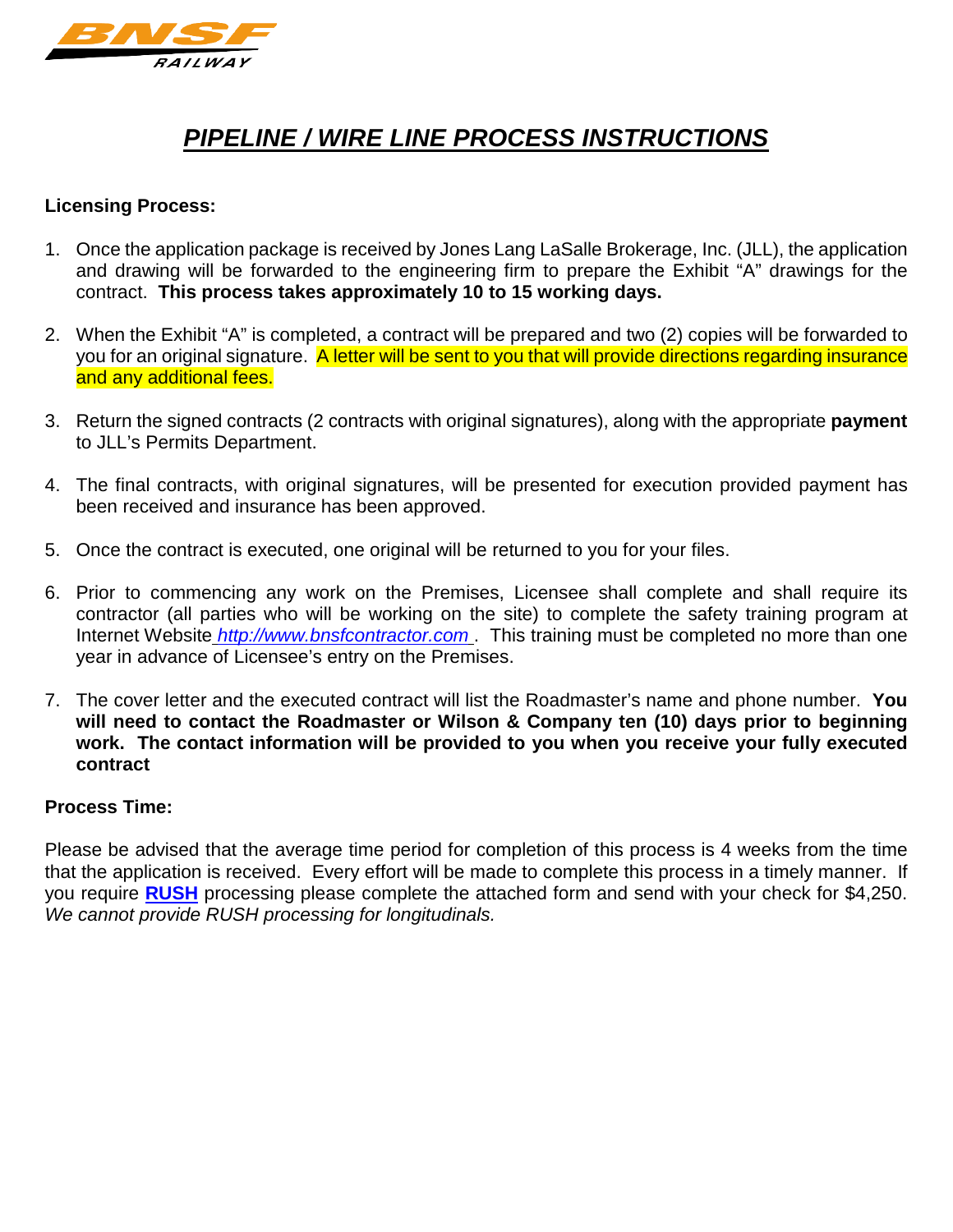# **Insurance Requirements for the following Agreements:**

|                                            | Pipeline, Overhead Pipe Truss or        | <b>Electric Supply, Communication or</b>                                                                             |
|--------------------------------------------|-----------------------------------------|----------------------------------------------------------------------------------------------------------------------|
|                                            | <b>Conveyor</b>                         | <b>Telephone Line</b>                                                                                                |
| <b>Commercial General Liability</b>        | Contractual Liability with a combined   | Contractual Liability with a combined single                                                                         |
| <b>Insurance</b>                           | limit of a<br>minimum of<br>single      | limit of a minimum of \$2,000,000 each                                                                               |
|                                            | \$5,000,000 each occurrence and an      | occurrence and an aggregate limit of at                                                                              |
|                                            | of<br>aggregate<br>limit<br>at<br>least | least \$4,000,000.                                                                                                   |
|                                            | \$10,000,000.                           |                                                                                                                      |
| <b>Business Automobile</b>                 | Combined single limit of at least       | Combined<br>single limit of<br>at<br>least                                                                           |
| <b>Insurance</b>                           | \$1,000,000 per occurrence.             | \$1,000,000 per occurrence.                                                                                          |
| <b>Workers Compensation and</b>            | Employers' Liability with limits of at  | Employers' Liability with limits of at least                                                                         |
| <b>Employers Liability</b>                 | \$500,000<br>least<br>each<br>accident, | \$500,000 each accident, \$500,000 by                                                                                |
| <b>Insurance</b>                           | \$500,000 by disease policy limit,      | disease policy limit, \$500,000 by disease                                                                           |
|                                            | \$500,000 by disease each employee.     | each employee.                                                                                                       |
| <b>Railroad Protective Liability</b>       | Coverage of at least \$5,000,000 per    | Coverage of at least \$2,000,000<br>per                                                                              |
| <b>Insurance</b>                           | occurrence and \$10,000,000 in the      | \$6,000,000<br>occurrence<br>and<br>the<br>-in                                                                       |
|                                            | aggregate.                              | aggregate, with the exception of New                                                                                 |
|                                            |                                         | Mexico in which coverage is \$5,000,000                                                                              |
|                                            |                                         | per occurrence and \$10,000,000 in the                                                                               |
|                                            |                                         | aggregate                                                                                                            |
| <b>Pollution Legal Liability</b>           | In an amount of at least \$5,000,000    |                                                                                                                      |
| Insurance (if necessary)                   | per occurrence and \$10,000,00 in the   |                                                                                                                      |
|                                            | aggregate                               |                                                                                                                      |
|                                            |                                         | Please Note: These limits are subject to change without notice. An Agreement will be provided to you, which contains |
| details concerning insurance requirements. |                                         |                                                                                                                      |

## **Please send the following so we may process your License request:**

- 1. **Completed Application**.
- 2. **\$800 non-refundable application fee**. This is not in lieu of a permit agreement fee. Check should be made payable to BNSF Railway Company.
- 3. **One set of drawings** (no larger than 11 x 17) for the area to be occupied. (Include: streets, distance from tracks and streets, mileposts if available and any distinguishing land marks.) If required, attach the **pole head diagram**. Please ensure all information is accurate, as each change will add an additional \$800 to the application fee.
- *4.* If you require this be expedited please complete the **[RUSH](http://www.bnsf.com/communities/faqs/pdf/rush.doc)** form and include an additional non-refundable \$4,250. *We cannot provide RUSH processing for longitudinals.*

Forward to: Jones Lang LaSalle Brokerage, Inc. Attn: Permit Services 4200 Buckingham, Suite 110 Ft. Worth, TX 76155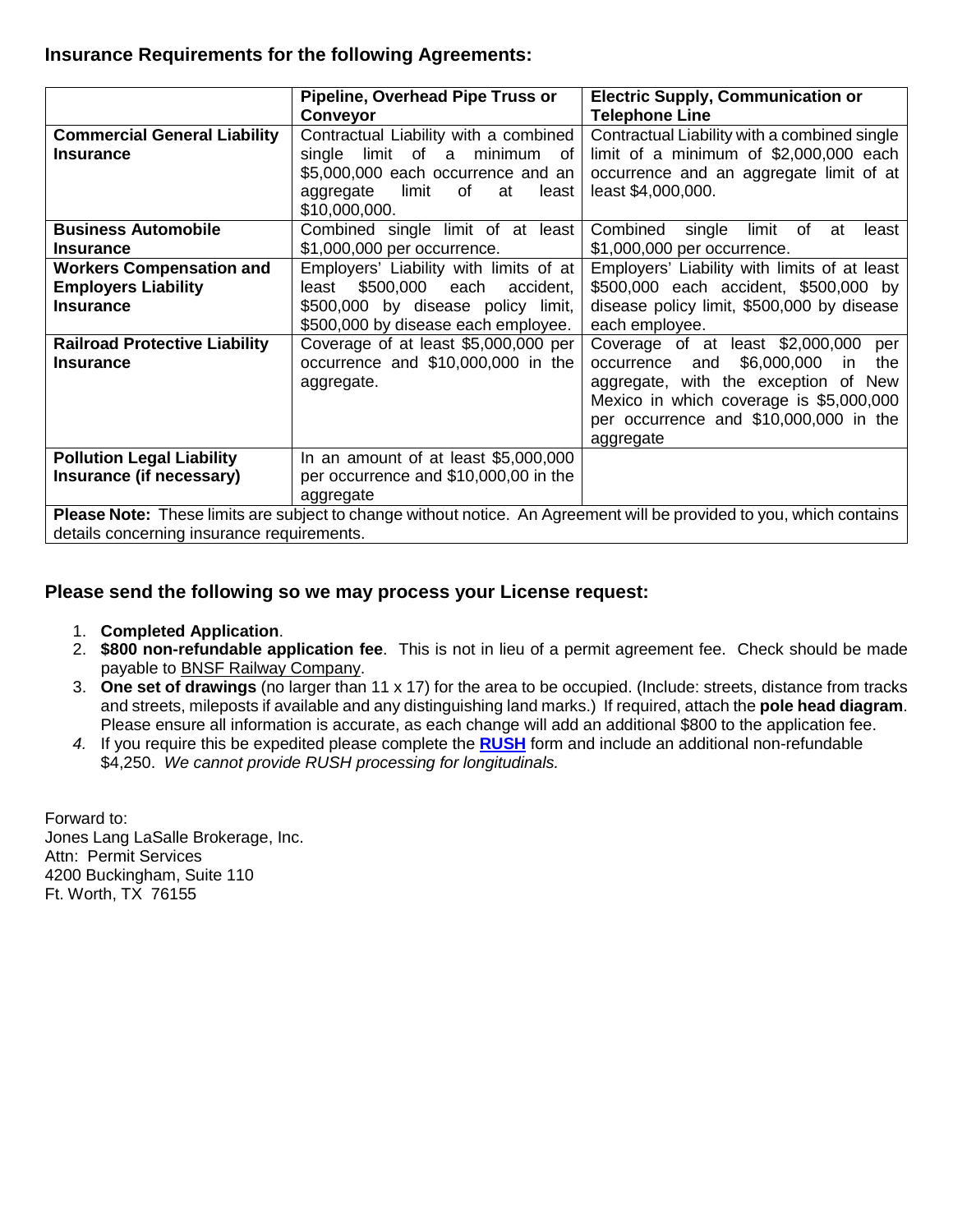

#### **APPLICATION FOR PIPELINE or WIRE LINE - CROSSING AND/OR LONGITUDINAL**

Jones Lang LaSalle Brokerage, Inc. **ATTN: Permit Services**  4200 Buckingham, Suite 110 Fort Worth, TX 76155

We submit for your approval the following specifications for a pipeline or wire line we propose to build across and/or along **BNSF RAILWAY COMPANY'S** right-of-way, as shown on the enclosed location plan and detailed sketch.

| Legal name of company/municipality who will own the pipeline/ wire line:                                                                                                                                                       |                                                              |                        |                                            |           |
|--------------------------------------------------------------------------------------------------------------------------------------------------------------------------------------------------------------------------------|--------------------------------------------------------------|------------------------|--------------------------------------------|-----------|
| State in which incorporated: (If not incorporated, please attach name of owners or partners.) [162] [162] [162] [162] [162] [162] [162] [162] [162] [162] [162] [162] [162] [162] [162] [162] [162] [162] [162] [162] [162] [1 |                                                              |                        |                                            |           |
|                                                                                                                                                                                                                                |                                                              |                        |                                            |           |
| <b>EMail Address:</b>                                                                                                                                                                                                          | <u> 1989 - Johann Stein, mars an de Britannich (b. 1989)</u> |                        | Fax:                                       |           |
| Mailing Address:                                                                                                                                                                                                               |                                                              |                        |                                            |           |
| Expected Start Date: _________                                                                                                                                                                                                 |                                                              |                        |                                            |           |
| Is this project ARRA funded?                                                                                                                                                                                                   | $Yes$ $\Box$<br>No.                                          |                        |                                            |           |
| Is applicant a condemning authority?                                                                                                                                                                                           | Yes I<br>No.                                                 |                        |                                            |           |
| Is applicant a Railroad Shipper?                                                                                                                                                                                               | Yes    <br>No.                                               |                        |                                            |           |
| If yes, BNSF Marketing Rep. name:                                                                                                                                                                                              |                                                              |                        | Phone #                                    |           |
| Was this service requested by BNSF?                                                                                                                                                                                            | No<br>$Yes \top$                                             |                        | Phone #                                    |           |
| If yes, person requesting service:<br>Is this installation in conjunction with a track or track expansion project? Yes                                                                                                         |                                                              |                        | No<br>$\perp$                              |           |
| If yes, BNSF contact name:                                                                                                                                                                                                     |                                                              |                        | Phone #                                    |           |
| Is this installation associated with a public road crossing/widening or a grade separation project? Yes $\Box$                                                                                                                 |                                                              |                        |                                            | $No$ $  $ |
| If yes, please provide details and plans for said crossing/widening or grade separation project with your application.                                                                                                         |                                                              |                        |                                            |           |
|                                                                                                                                                                                                                                |                                                              |                        |                                            |           |
| Type of Encroachment: Crossing                                                                                                                                                                                                 | Longitudinal<br>$\perp$                                      | <b>Both</b><br>$\perp$ |                                            |           |
| Name of nearest town on RR                                                                                                                                                                                                     |                                                              |                        | County                                     | State     |
| Name of nearest roadway crossing                                                                                                                                                                                               |                                                              |                        |                                            |           |
| RR?                                                                                                                                                                                                                            |                                                              |                        |                                            |           |
| Location of Encroachment:                                                                                                                                                                                                      | 1/4                                                          | Section                | Township                                   | Range     |
| Railroad Mile Post                                                                                                                                                                                                             | Latitude                                                     |                        | Longitude                                  |           |
| Within limits of public road or street? Yes                                                                                                                                                                                    | No                                                           |                        | If yes, distance from center line of road: | ft.       |
| Width of public road or street:                                                                                                                                                                                                | ft.                                                          |                        | Width of Public Road Right-of-Way:         | ft.       |
|                                                                                                                                                                                                                                |                                                              |                        |                                            |           |

#### **PIPELINE:**

(Note: For wire line see pg. 2)

#### **Contents to be handled through pipeline:**

|                                                       | <b>CARRIER</b> |        |            | <b>CASING</b> |
|-------------------------------------------------------|----------------|--------|------------|---------------|
| Length of pipe on RR property                         |                |        |            |               |
| (plastic pipe must be encased full width of ROW)      |                | ft.    |            | ft.           |
| Inside diameter of pipe                               |                | in.    |            | in.           |
| <b>Pipe Material</b>                                  |                |        |            |               |
| Specification & grade                                 |                |        |            |               |
| (Minimum yield strength casing 35,000 psi)            |                |        |            |               |
| Wall thickness                                        |                |        |            |               |
| (minimum wall thickness of casing pipe under 14 in. - |                |        |            |               |
| $0.188$ in E-80 Loading)                              |                |        |            |               |
| Actual working pressure                               |                |        |            |               |
| Type of Joint                                         | Mechanical     | Welded | Mechanical | Welded        |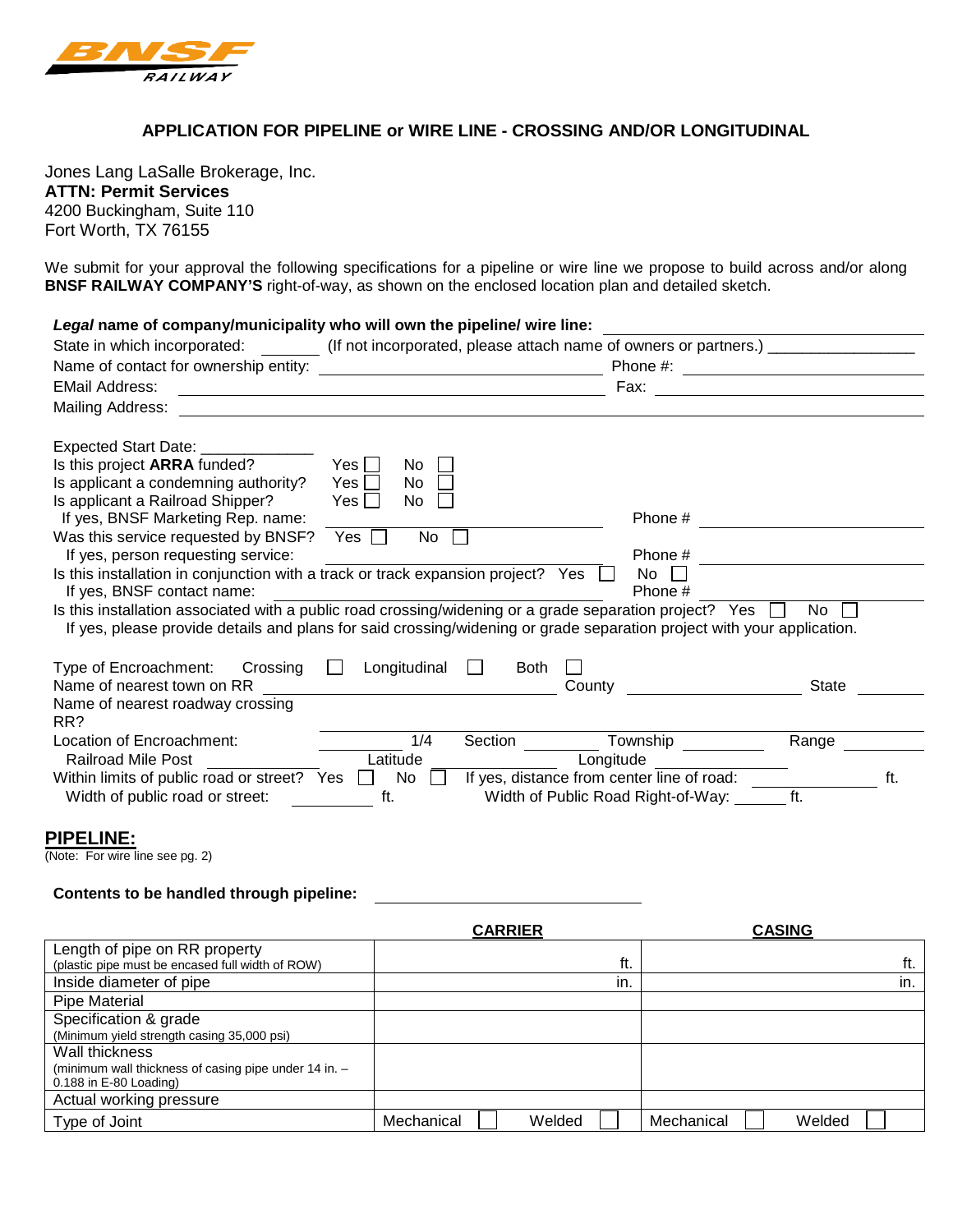| Coating                                                |                                                                                                                                                                                                                                                                                               | <b>CARRIER</b>                                          |                           |                                                                                                                                                                                                                                | <b>CASING</b>                                                |     |
|--------------------------------------------------------|-----------------------------------------------------------------------------------------------------------------------------------------------------------------------------------------------------------------------------------------------------------------------------------------------|---------------------------------------------------------|---------------------------|--------------------------------------------------------------------------------------------------------------------------------------------------------------------------------------------------------------------------------|--------------------------------------------------------------|-----|
|                                                        |                                                                                                                                                                                                                                                                                               |                                                         |                           |                                                                                                                                                                                                                                |                                                              |     |
| Distance from base of rail to top of pipe              |                                                                                                                                                                                                                                                                                               |                                                         |                           |                                                                                                                                                                                                                                |                                                              |     |
|                                                        | (Flammable contents, steam, water or non-flammable -                                                                                                                                                                                                                                          |                                                         |                           |                                                                                                                                                                                                                                |                                                              |     |
| minimum $5\frac{1}{2}$ ft. under main track)           | (uncased gaseous products - minimum 10' under track)                                                                                                                                                                                                                                          |                                                         |                           |                                                                                                                                                                                                                                |                                                              |     |
| Minimum ground cover on RR property<br>(minimum 3 ft.) |                                                                                                                                                                                                                                                                                               |                                                         |                           |                                                                                                                                                                                                                                |                                                              |     |
| Cathodic protection casing                             |                                                                                                                                                                                                                                                                                               |                                                         |                           |                                                                                                                                                                                                                                |                                                              |     |
| (flammable substance)                                  |                                                                                                                                                                                                                                                                                               |                                                         |                           |                                                                                                                                                                                                                                |                                                              |     |
|                                                        |                                                                                                                                                                                                                                                                                               |                                                         |                           |                                                                                                                                                                                                                                |                                                              |     |
|                                                        |                                                                                                                                                                                                                                                                                               |                                                         |                           |                                                                                                                                                                                                                                |                                                              |     |
|                                                        | Type of insulators or support:<br>Number of Vents (flammable substances require 2 vents)                                                                                                                                                                                                      |                                                         |                           | Size: Space: Space: Space: Size: 3126: Space: Size: 3126: Space: 3126: 3126: Space: 3126: 3126: Space: 3126: 3126: Space: 3126: 3126: 3126: 3126: 3126: 3126: 3126: 3126: 3126: 3126: 3126: 3126: 3126: 3126: 3126: 3126: 3126 |                                                              |     |
|                                                        |                                                                                                                                                                                                                                                                                               |                                                         |                           |                                                                                                                                                                                                                                |                                                              |     |
| If yes, distance from RR property.                     | Does pipeline support an oil or gas well? Yes $\Box$ No $\Box$<br>ft.                                                                                                                                                                                                                         | Name of well:                                           |                           |                                                                                                                                                                                                                                |                                                              |     |
|                                                        |                                                                                                                                                                                                                                                                                               |                                                         |                           |                                                                                                                                                                                                                                |                                                              |     |
|                                                        | Jacking/Dry Bore $\Box$                                                                                                                                                                                                                                                                       | Trench $  $                                             |                           |                                                                                                                                                                                                                                | <b>Horizontal Directional</b>                                |     |
|                                                        | (Jacking pit location min. 30 ft. from                                                                                                                                                                                                                                                        |                                                         | (RR to furnish flagman at |                                                                                                                                                                                                                                | Drilling (HDD) $\Box$                                        |     |
| Method of                                              | centerline of track. Pit must not be                                                                                                                                                                                                                                                          | applicant's expense)                                    |                           |                                                                                                                                                                                                                                | (Jacking pit location min. 30 ft. from                       |     |
| Crossing:                                              | open more than 48 hrs. and must be<br>protected when not in use.)                                                                                                                                                                                                                             |                                                         |                           |                                                                                                                                                                                                                                | centerline of track. Pit must not be open                    |     |
|                                                        |                                                                                                                                                                                                                                                                                               |                                                         |                           |                                                                                                                                                                                                                                | more than 48 hrs. and must be protected<br>when not in use.) |     |
|                                                        |                                                                                                                                                                                                                                                                                               |                                                         |                           |                                                                                                                                                                                                                                |                                                              |     |
|                                                        | If installation is via Horizontal Direction Drilling (HDD) - Cutting head must travel at 0.0% grade (or downward) beginning 25'                                                                                                                                                               |                                                         |                           |                                                                                                                                                                                                                                |                                                              |     |
|                                                        | (minimum) from centerline of track until it reaches a point 25' (minimum) from the centerline of track. Minimum pressure must be applied                                                                                                                                                      |                                                         |                           |                                                                                                                                                                                                                                |                                                              |     |
|                                                        | to pumping the slurry to the cutting head during drilling. This will deter the bentonite slurry used for lubrication from seeping up and<br>fouling the track roadbed. A BNSF Flagman must be present during installation and will monitor the ballast and roadbed.                           |                                                         |                           |                                                                                                                                                                                                                                |                                                              |     |
|                                                        |                                                                                                                                                                                                                                                                                               |                                                         |                           |                                                                                                                                                                                                                                |                                                              |     |
|                                                        |                                                                                                                                                                                                                                                                                               |                                                         |                           |                                                                                                                                                                                                                                |                                                              |     |
| <b>WIRE LINE:</b>                                      |                                                                                                                                                                                                                                                                                               |                                                         |                           |                                                                                                                                                                                                                                |                                                              |     |
| Kind of encroachment: Electric $\Box$                  |                                                                                                                                                                                                                                                                                               | Communication   If other, describe: ______              |                           |                                                                                                                                                                                                                                |                                                              |     |
| Type of wires/cables:                                  |                                                                                                                                                                                                                                                                                               |                                                         |                           |                                                                                                                                                                                                                                |                                                              |     |
| Conduits:                                              |                                                                                                                                                                                                                                                                                               |                                                         |                           |                                                                                                                                                                                                                                |                                                              |     |
| Occupied conduits:                                     |                                                                                                                                                                                                                                                                                               |                                                         |                           |                                                                                                                                                                                                                                |                                                              |     |
| Length of encroachment:                                |                                                                                                                                                                                                                                                                                               |                                                         |                           |                                                                                                                                                                                                                                |                                                              | ft. |
| Appurtenances on RR Co. property:                      |                                                                                                                                                                                                                                                                                               |                                                         |                           |                                                                                                                                                                                                                                | ft.                                                          |     |
|                                                        |                                                                                                                                                                                                                                                                                               | <u> 1989 - Johann Barn, mars an t-Amerikaansk konst</u> |                           | Adjacent spans:                                                                                                                                                                                                                |                                                              |     |
|                                                        |                                                                                                                                                                                                                                                                                               |                                                         |                           |                                                                                                                                                                                                                                |                                                              |     |
| Wire clearance over or under top of rail:              | $\frac{1}{2}$ and $\frac{1}{2}$ and $\frac{1}{2}$ and $\frac{1}{2}$ and $\frac{1}{2}$ and $\frac{1}{2}$ and $\frac{1}{2}$ and $\frac{1}{2}$ and $\frac{1}{2}$ and $\frac{1}{2}$ and $\frac{1}{2}$ and $\frac{1}{2}$ and $\frac{1}{2}$ and $\frac{1}{2}$ and $\frac{1}{2}$ and $\frac{1}{2}$ a | ft. over or                                             |                           | ft. under                                                                                                                                                                                                                      |                                                              |     |
| If under track: kind of conduit                        |                                                                                                                                                                                                                                                                                               |                                                         | size of conduit           |                                                                                                                                                                                                                                |                                                              |     |
| Wire clearance over RR Co. wire lines:                 |                                                                                                                                                                                                                                                                                               |                                                         |                           |                                                                                                                                                                                                                                |                                                              |     |
|                                                        |                                                                                                                                                                                                                                                                                               |                                                         |                           |                                                                                                                                                                                                                                |                                                              |     |
|                                                        |                                                                                                                                                                                                                                                                                               |                                                         | <b>POLES</b>              |                                                                                                                                                                                                                                |                                                              |     |
|                                                        |                                                                                                                                                                                                                                                                                               |                                                         | Kind:                     |                                                                                                                                                                                                                                | Size:                                                        |     |
|                                                        |                                                                                                                                                                                                                                                                                               |                                                         | Height:                   |                                                                                                                                                                                                                                | Class:                                                       |     |
|                                                        |                                                                                                                                                                                                                                                                                               |                                                         | Set in:                   | Earth                                                                                                                                                                                                                          | Rock                                                         |     |
|                                                        |                                                                                                                                                                                                                                                                                               |                                                         |                           | Number of poles on RR property:                                                                                                                                                                                                |                                                              |     |
|                                                        |                                                                                                                                                                                                                                                                                               |                                                         |                           | Distance of poles from track:                                                                                                                                                                                                  |                                                              |     |
|                                                        |                                                                                                                                                                                                                                                                                               |                                                         |                           |                                                                                                                                                                                                                                |                                                              |     |
|                                                        |                                                                                                                                                                                                                                                                                               |                                                         |                           |                                                                                                                                                                                                                                |                                                              |     |
|                                                        |                                                                                                                                                                                                                                                                                               |                                                         |                           |                                                                                                                                                                                                                                |                                                              |     |
|                                                        |                                                                                                                                                                                                                                                                                               |                                                         | <b>GUY WIRES</b>          |                                                                                                                                                                                                                                |                                                              |     |
|                                                        |                                                                                                                                                                                                                                                                                               |                                                         | Overhead                  |                                                                                                                                                                                                                                | Down                                                         |     |
|                                                        |                                                                                                                                                                                                                                                                                               |                                                         | Kind                      |                                                                                                                                                                                                                                | Size                                                         |     |
|                                                        |                                                                                                                                                                                                                                                                                               |                                                         |                           |                                                                                                                                                                                                                                |                                                              |     |
|                                                        |                                                                                                                                                                                                                                                                                               |                                                         |                           |                                                                                                                                                                                                                                |                                                              |     |
|                                                        |                                                                                                                                                                                                                                                                                               |                                                         | <b>CROSS ARMS</b>         |                                                                                                                                                                                                                                |                                                              |     |
|                                                        |                                                                                                                                                                                                                                                                                               |                                                         | Material:                 | $\mathsf{x}$                                                                                                                                                                                                                   |                                                              |     |
|                                                        |                                                                                                                                                                                                                                                                                               |                                                         | Size:                     |                                                                                                                                                                                                                                | $\mathsf{x}$                                                 |     |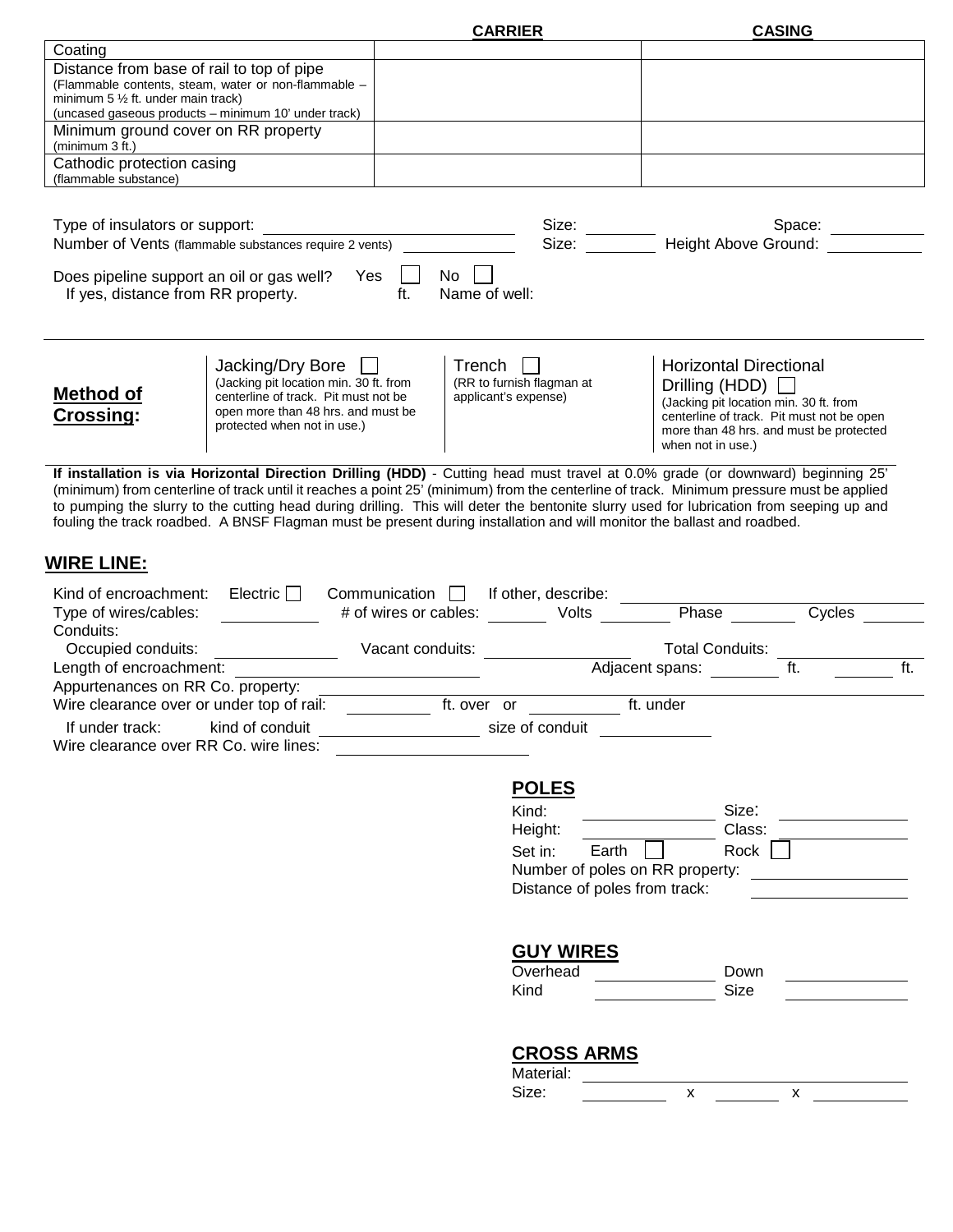## **FRONT ELEVATION**

#### **INSULATORS**

| Material: |       |  |
|-----------|-------|--|
| Type:     | -`iz≙ |  |

# **BRACKETS**

| Material: |  |
|-----------|--|
| Type:     |  |

# **CONDUCTORS**

Material: Type: Size:

#### **SIDE ELEVATION**

## **LINE CHARACTERISTICS**

Voltage: Phase: Cycle:

|  | Cycle: |  |  |
|--|--------|--|--|

I agree that I have read the instructions for the installation of wire lines as detailed in the *Utility Accommodation Policy.*

Attached to this sheet is a location plan and a detailed sketch. Sketch should show tie-down measurement to centerline of nearest road crossing, bridge or other railroad structure.

Please authorize us to proceed with this installation or advise what changes are necessary to meet BNSF's specifications.

| Date: | Signed:            |      |
|-------|--------------------|------|
|       | <b>Print Name:</b> |      |
|       | Company:           |      |
|       | Title:             |      |
|       | Phone #:           | Fax: |

If you require additional assistance, please contact your [Jones Lang LaSalle Brokerage, Inc.](http://www.bnsf.com/communities/contact-us/permits.html) representative.

The cover letter and the executed contract will list the Roadmaster's name and phone number. **You will need to contact the Roadmaster or Wilson & Company ten (10) days prior to beginning work. The contact information will be provided to you when you receive your fully executed contract**